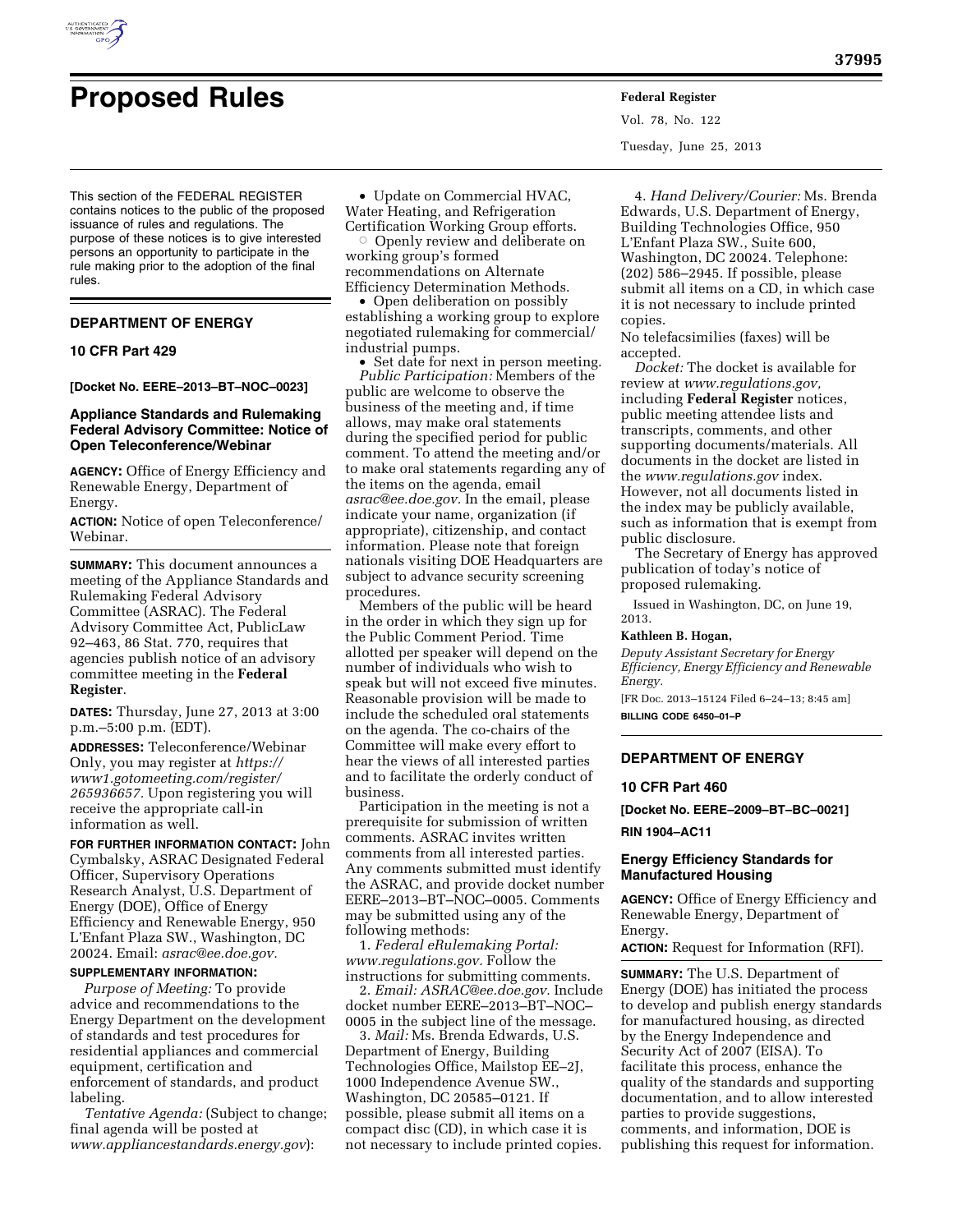DOE is interested in receiving information that relates to the relationship between energy efficiency and indoor air quality in manufactured housing, financing measures that may be available for manufactured homes with higher energy efficiencies, and possible enforcement models for the DOE standards. This notice identifies several areas on which DOE is particularly interested in receiving information; however, any input and suggestions considered relevant to DOE's effort are welcome.

**DATES:** Written comments and information are requested on or before July 25, 2013.

**ADDRESSES:** Interested parties are encouraged to submit comments electronically. However, interested persons may submit comments, identified by docket number EERE– 2009–BT–BC–0021 or by RIN 1904– AC11, by any of the following methods:

1. *Federal eRulemaking Portal: [http://www.regulations.gov.](http://www.regulations.gov)* Follow the instructions for submitting comments. 2. *Email:* 

*[Manufactured.Housing@ee.doe.gov.](mailto:Manufactured.Housing@ee.doe.gov)*  Include docket number EERE–2009–BT– BC–0021 in the subject line of the message. Please include the full body of your comments in the text of the message or as an attachment.

3. *Mail:* Address written comments to Ms. Brenda Edwards, U.S. Department of Energy, Building Technologies Office, Mailstop EE–2J, 1000 Independence Avenue SW., Washington, DC 20585– 0121. If possible, please submit all items on a compact disc (CD), in which case it is not necessary to include printed copies.

4. *Hand Delivery/Courier:* Ms. Brenda Edwards, U.S. Department of Energy, Building Technologies Office, 6th Floor, 950 L'Enfant Plaza SW., Washington, DC 20024. Telephone: (202) 586–2945. If possible, please submit all items on a CD, in which case it is not necessary to include printed copies.

Due to potential delays in DOE's receipt and processing of mail sent through the U.S. Postal Service, we encourage respondents to submit comments electronically to ensure timely receipt.

This RFI and any comments that DOE receives will be made available on the DOE Building Technologies Office Manufactured Housing Web site at *https://www.energycodes.gov/ [regulations/manufactured-housing](https://www.energycodes.gov/regulations/manufactured-housing-standards)standards.* 

**FOR FURTHER INFORMATION CONTACT:** Mr. Mohammed Khan, U.S. Department of Energy, Office of Energy Efficiency and Renewable Energy, Building

Technologies Office, EE–2J, 1000 Independence Avenue SW., Washington, DC 20585–0121; (202) 586– 7892; *mailto: Manufactured*\_*[Housing@ee.doe.gov.](mailto:Manufactured_Housing@ee.doe.gov)*  Questions on DOE's legal authority should be directed to Michael Jensen, U.S. Department of Energy, Office of the General Counsel (GC–71), 1000 Independence Avenue SW., Washington, DC 20585; *[Michael.Jensen@hq.doe.gov.](mailto:Michael.Jensen@hq.doe.gov)* 

# **SUPPLEMENTARY INFORMATION:**

# **Authority and Background**

Section 413 of EISA requires that DOE establish by regulation standards for energy efficiency in manufactured housing. *See* 42 U.S.C. 17071(a)(1). DOE is directed to base the energy efficiency standards on the most recent version of the International Energy Conservation Code (IECC), except where DOE finds that the IECC is not cost effective, or a more stringent standard would be more cost effective, based on the impact of the IECC on the purchase price of manufactured housing and on total lifecycle construction and operating costs. *See* 42 U.S.C. 17071(b)(1). In establishing the energy efficiency standards, DOE is directed to consider:

• The design and factory construction techniques of manufactured housing,

• The climate zones established in the U.S. Department of Housing and Urban Development's Manufactured Home Construction and Safety Standards (the HUD Code) rather than the climate zones in the IECC, and

• Alternative practices that result in net estimated energy consumption equal to or less than the specific IECC standards. *See* 42 U.S.C. 17071(b)(2).

In addition, DOE is to provide a system for enforcement in which ''[a]ny manufacturer of manufactured housing that violates a provision of the regulations under subsection (a) is liable to the United States for a civil penalty in an amount not exceeding 1 percent of the manufacturer's retail list price of the manufactured housing.'' *See* 42 U.S.C. 17071(c).

On February 22, 2010, DOE published an advance notice of proposed rulemaking (ANOPR) to initiate the process of developing energy efficiency standards for manufactured housing and to solicit information and data from industry and stakeholders (75 FR 7556). The ANOPR identified thirteen specific issue areas on which DOE sought additional information. DOE received a total of twelve written comments in response to the ANOPR, all of which are available for public viewing at the regulations.gov Web page.

DOE now believes it is important to allow interested parties an additional opportunity to provide information they feel will assist DOE in developing the proposed standards. This initial request for input will be followed by a notice of proposed rulemaking, based on the information received as a result of this notice and other data and information gathered by DOE.

#### **Public Participation**

#### *A. Submission of Information*

DOE will accept comments in response to this notice under the timeline provided in the **DATES** section above. Comments submitted to DOE by email should be provided in WordPerfect, Microsoft Word, PDF, or text file format. Those responding should avoid the use of special characters or any form of encryption, and wherever possible, comments should include the electronic signature of the author. Comments submitted to DOE by mail or hand delivery/courier should include one signed original paper copy. No telefacsimiles will be accepted.

Comments submitted in response to this notice will become a matter of public record and will be made publicly available.

# *B. Issues on Which DOE Seeks Information*

DOE is particularly interested in receiving information on the following issues:

(1) Indoor Air Quality. DOE is interested in data, studies, and other such materials that address the relationship between potential reductions in levels of natural air infiltration and both indoor air quality and occupant health for a manufactured home. DOE is particularly interested in information on the potential interplay between air exchange rates comparable to those specified under the 2012 IECC and emission control requirements under the HUD Code. DOE also is interested in information on typical baseline levels of air infiltration through recently-built manufactured homes and information on the role of total air flow through a manufactured home in the protection of occupant health and safety.

(2) Financing and related incentives. DOE received comments in response to the ANOPR that noted generally that the increased cost of financing energy efficient manufactured homes often can be an obstacle to purchase. DOE is interested in receiving additional information on the types of financing available for manufactured homes, the